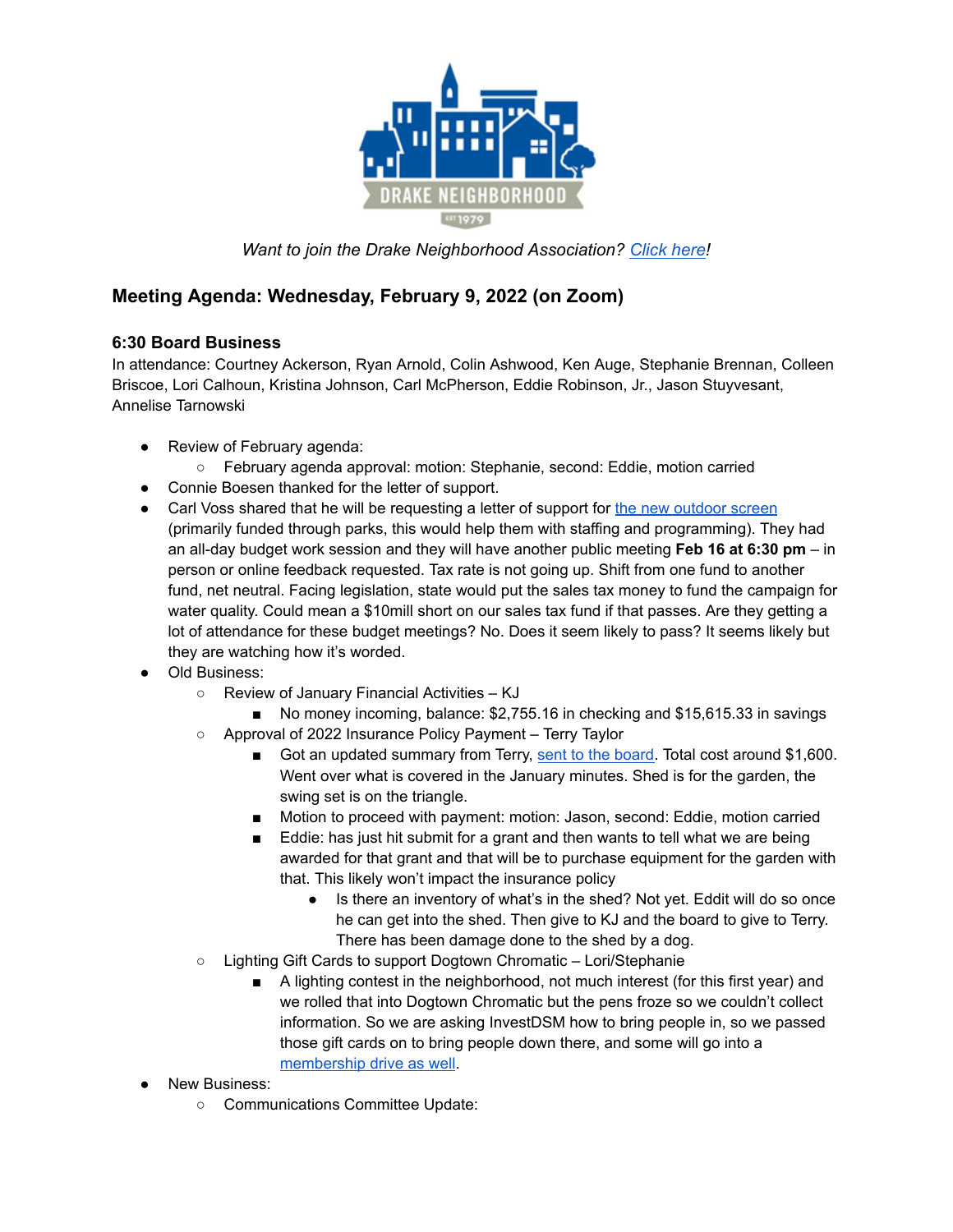- Door Hangers/Yard Signs
	- Talked about door hangers, found the rates to be a  $3x8$ " for  $5,000 =$ \$258. Would love help for what to add to that. Talked about a pre-order for h-frame one-side yard frames. Comes to about \$7/sign, do the pre-order for members only at \$15 and then sell later to others at \$20. Want some data on what membership numbers looked like pre-covid, how many do we need to have to be breaking even.
- Discussed coming up with a new graphic, perhaps including the triangle, or the businesses, **see if a local artist will do t-shirts with us of the new idea**. [Design](https://drive.google.com/file/d/1ZPYo-bMBzzQJ2kQTA6qB5_7oDbmgAkjo/view?usp=sharing) idea?
- Website functionality: Add a gift membership to the shop, possible sale to get rid of some older stuff, do some print on demand? See what it would take (squad locker). Just paid in May – 2023 is due. Annelise went over some of the options on the website. Potentially adding student memberships, discount membership for renters. We need to talk about more membership benefits. Talk about business memberships. Do an in-kind business membership. Do a window cling for the business memberships. Drake alumni membership option. Cling for them too?
- Have a DNA meetup at the Relays. Do a partnership with Peggys to have mugs made?
- Instagram stories for Black-Owned businesses in the neighborhood and black community members.
- Google Drive migration.
- Give away the light blue shirts as they are out of date (40th). Do clings for residents, bumper stickers.
- Motion for a budget of \$700 to do the door hangers and the yard signs and stickers if we need it.
	- Motion: Courtney, second: Colleen, motion carried
- Get your shirt from Stephanie's porch if you don't have one: 3127 Cottage Grove ○ Increase Capacity Committee Update
	- Neighborhood social at: Start at Dough Co (March) and then Crazy Horse and then Home 2 Suites. Have an event on Facebook and order food for it for folks. If we need pizza, Tanya Beach (Kum & Go - tanya.beach@kumandgo.com) offered to help.
- Safe and Inclusive Neighborhood Committee Update
	- Some of the events: cottage grove 150th, apply for polk county grants to cover food and games and live music, include a raffle for families and kids (later July), (maybe a school supply raffle), have some services there, education on the carpenter urban renewal plan.
	- Continuing the block parties in all the quintiles, make them service oriented, like Rock the Block or a beautification. Or at least a few of them.
	- The socials: have one at an apartment complex, outside or in the meeting space inside to be directly with renters and connect with them directly.
- There is an eviction notice to a squatter house: 988 26th street. There is a compilation of police reports should anyone want them.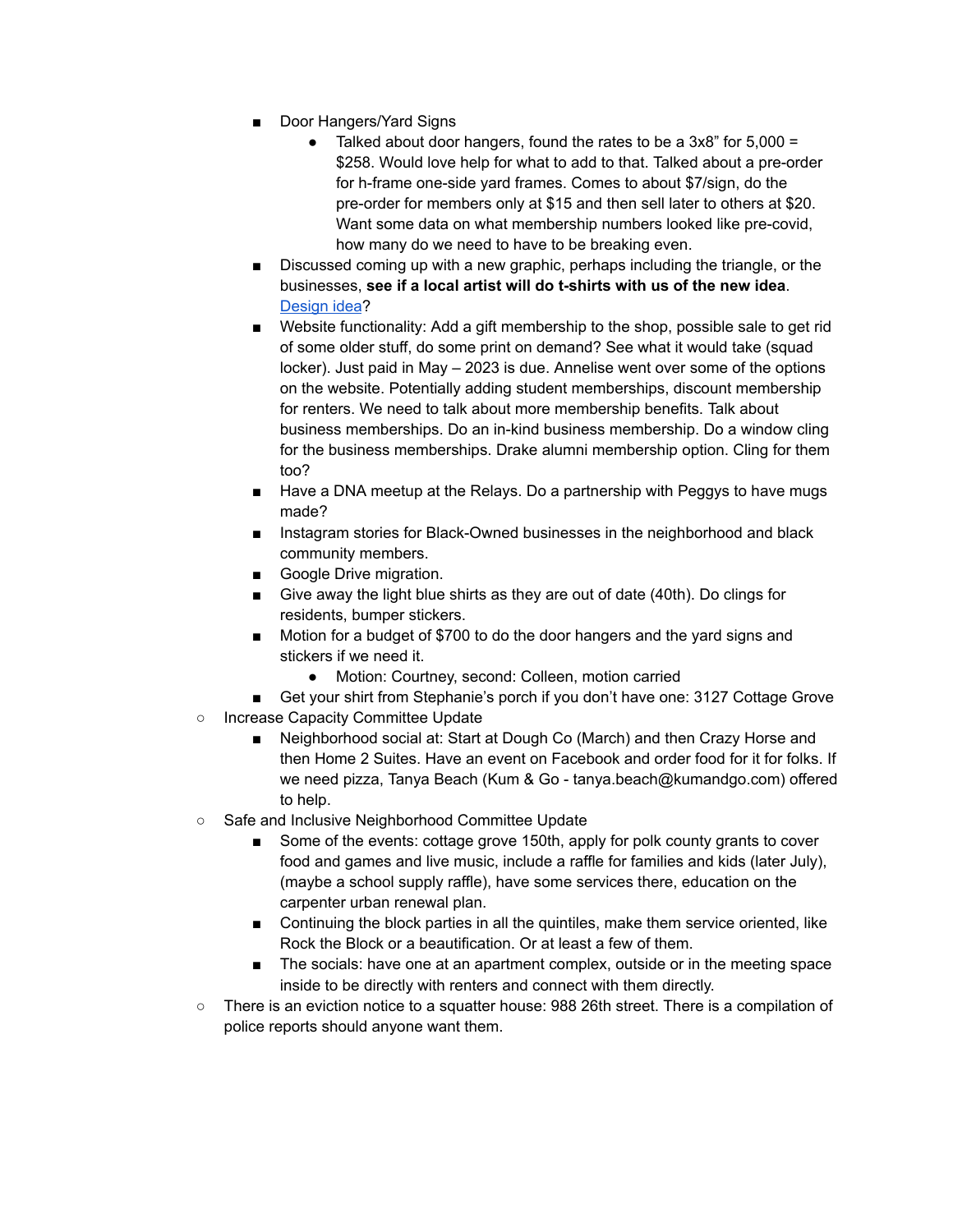## **7:36 Neighborhood Updates**

- NBSD ([NEIGHBORHOOD](https://www.dsm.city/departments/police-division/operations/neighborhood_based_service_delivery_programs.php) BASED SERVICE DELIVERY) Updates
	- Mark McKinney (Sgt., DM Police Department): 598 calls per service, 20 calls per day, pretty slow. 31 part one crimes, one robbery of a stolen car. 9 burglaries, 9 stolen cars. Drake campus has been quiet. A lot less calls lately that is good. For shots fired, if you report it, telling them how loud it was is a help so they can try to place a location. UTL (Unable to Locate) call: victim did not want to report or didn't care to report.
	- Eric Barker (Des Moines Neighborhood Inspector): they are also working on starting the process for the squatter house (988 26th street) but the process is very long. A few houses on public nuisance that are getting demo'd. Blitz on Blight is [happening,](https://experience.arcgis.com/experience/991aeb2af53343f68d73476a1f56a500) people are submitting/seeing.
	- $\circ$  Getting a new program started where the garbage cans that just sit out all winter get those removed. The homeowners will have to pay a couple hundred to get the can back. Get ticketed when it's out for a long time you have 24 hours to respond. They impound and dump it. Sometimes they don't take the recycling when you have non-recyclables in there, but they don't necessarily tell you. Carl McPherson said thank you for getting lots across from him cleaned up.
- Parks and Recreation Update Laura Murphy
	- Park Planner: Beaverdale neighborhood park [\(Master](https://www.dsm.city/business_detail_T6_R288.php) Plan), questionnaire to give feedback on the plan ([Questionnaire](https://forms.office.com/pages/responsepage.aspx?id=yvTRtZprxkGF4e2PSYpaNWbGY1WtjSxOjh0qHcV0ZExUMU1IUFhXOENLVVpPQko5VVVIMk9WTVhWOC4u)). Also, at Drake Park, the enclosed shelter will be up and running along with all the shelters soon, including rentals. Drake Park also includes equitable services on the parks and rec team now (plus EKD and MLK Park and Weeks Middle School Park). Drake Park: free youth camp, meals, [STEM,](https://www.dsm.city/departments/parks_and_recreation-division/programs/summer_camp.php) field trips, on the site [now.](https://www.dsm.city/departments/parks_and_recreation-division/programs/summer_camp.php) Free free free.
	- o Trivia tomorrow night, virtual with The Rook Room. [Another](https://www.facebook.com/events/366248152004555?ref=newsfeed) one in March.
	- Lots of jobs available for [upcoming](https://www.governmentjobs.com/careers/desmoines?department[0]=Parks&sort=PositionTitle%7CAscending) summer including that summer camp.
	- Looking at getting a grant for an LED screen so that we can show movies before it's dark outside. Free Flix still for that. Is there interest in the Drake neighborhood? Yes. We are sending a letter of support.
- 22nd Street Kum & Go Tanya Beach
	- She is a district supervisor. Two locations in the Drake neighborhood. They are closing one of them, sadly, in about a week. All the people who work there will be transferred to the new one in the neighborhood (4 associates). 22nd Street is the one closing. Hopefully someone will want to buy it who will make a positive impact in the community. Let Tanya know if you know someone who would do that.
		- Jason: are they going to be removing all of the structures or will they sell it as-is? She does not know for sure. Wouldn't let a liquor store or a tobacco store. Probably not another convenience store. Nikki Mason is in charge of the real estate for that.
	- 731 location: new general manager (Mark), at that location. So hopefully he will get it back in shape.
	- All stores are accepting Habitat for Humanity donations throughout the month.
- Introduction to the Cure Violence Program Ivette Muhammad (was not able to attend)
- Drake Report Update Ryan Arnold (Director of Community Engagement)
	- What are Drake's plans for the old Holiday Inn Express? Going to retain the property and it will be student housing (residence hall), there will be different management of it because of its proximity to the dining hall. He is inviting us to send our ideas for the name.